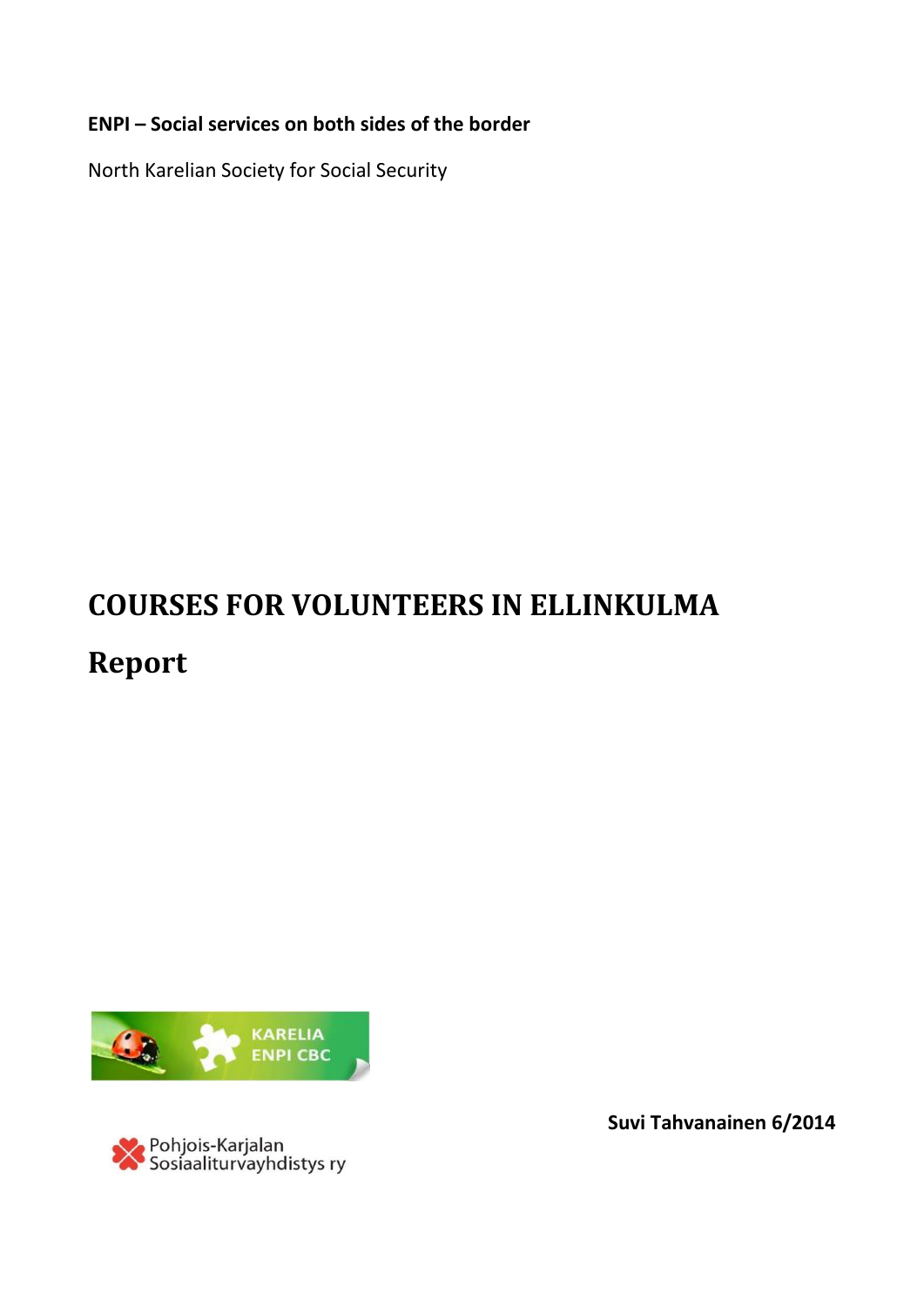# **Courses for volunteers in Ellinkulma**

During the spring time two courses for volunteers were organized in a Centre for The Aged Ellinkulma which is located in Juuka, North Karelia. Ellinkulma is a multi-professional low threshold centre especially for elderly people and a place for many local NGOs to have their activities. Ellinkulma is an associate partner in the ENPI-project called Social services on both sides of the border.

The aims and goals of the courses came from the needs of volunteers in Ellinkulma. In their activities volunteers work with elderly people and the work contains lots of interaction. Two of the employees of Ellinkulma told about the needs and ideas they had about the courses and the main goals chosen for the courses was to support the wellbeing of volunteers and increase their strengths in their important work. These goals contain the need of new active volunteers in NGOs and the hope to create new opportunities for also immigrants to take part in the activities. In addition, issues related to immigrants and tolerance in general was chosen to one of the themes because those are important subjects of ENPI-project.

## **The wellbeing of volunteers - The first course**

The first course aimed to increase the wellbeing of the current volunteers in the area of Juuka. The employees of Ellinkulma found seven participants that were able to participate and they were members of three different NGOs.

In the course the first theme was to increase the strength of volunteers in their work. The main idea was to share thoughts, talk with peer volunteers and to find ways to ease the load that voluntary work might cause. This was executed by using different methods which helped the discussions. Participants thought about their role as volunteers, their motives to do the work, things that increase and decreases their strengths and which are the things that they are able to have an impact on themselves. They also talked about their own knowledge, values, skills and other resources that they can use in their work.

The second theme of the course was interaction because all of the volunteers work with elderly people. This was done by sharing good and poor experiences. Through these discussions collective guidelines to interaction were written down.

One of the main reasons for getting tired in voluntary work is the lack of active people participating. To find new volunteers to participate in NGOs participants in the first course were asked to challenge new people to the second course. They could decide themselves who they want to challenge. Behind the idea of challenging people was to make it easier for new people to participate in the course because they already had someone they knew participating with them. And many times the only thing preventing people from participating is that no one has asked them to join or people haven't even thought about volunteering before. All of the participants stated in the feedback that they felt challenging participants might feel a little bit difficult but they agree to try.

#### **Feedback from the course**

It was obvious that sharing experiences with peer volunteers was an important part of the course. It was sensed from the discussion during the course and also in the feedback that was gathered by using claims in which participants could vote 'I agree', 'I disagree' or 'I'm not sure'. In the feedback every participant stated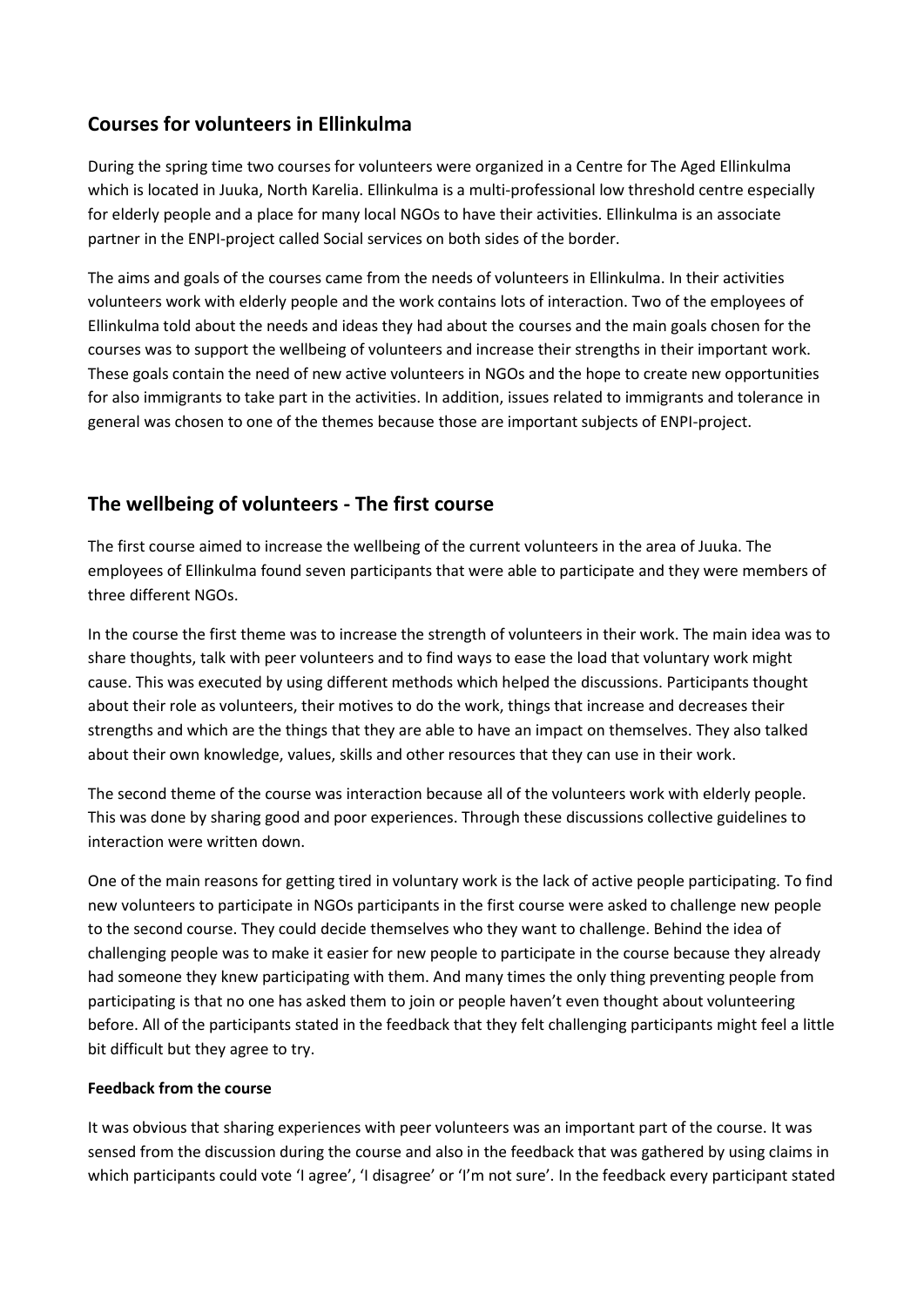that they had been heard and most of them got to know new people. The main aim was to increase strengths and support the wellbeing of volunteers and according to feedback this goal was achieved. Everyone said that they had learned something new and only one participant wasn't sure if the course was necessary for him.

# **Basic information about voluntary work – The second course**

Eight people from six different NGOs participated the second course for volunteers. Challenging participants worked quite well because in the second course 5/8 were the ones challenged. But none of these were all new in the fields of volunteering. However, one of the participants was seeking new volunteering opportunities and found new connections. All participants stated that they got new and useful information from the course, too.

The first theme was to increase the knowledge of participants in voluntary work related issues. In the course the principles of volunteering and the rights and the obligations of volunteers were the issues that were dealt with. There was also a method used to realizing the opportunities that different NGOs have to offer for current and new volunteers. On the other hand most of the issues were familiar for most of the participants but on the other hand none of them had actually thought them through before thoroughly.

The second theme was tolerance and differences between people. In Juuka they are lacking immigrant member in most of the NGOs. This was a theme that made it visible that all people have preconceptions towards other people, Finnish or foreigners. Participants noticed in the theme-related task that preconceptions are often incorrect and it is good to take it into consideration also in voluntary work.

The employees of Ellinkulma hoped that in the program of the course there would also be something fun to do together in addition to giving information. There was a guide giving us a tour around Puu-Juuka, area of old wooden houses in the centre of Juuka. Most of the participants knew the area, but they all got new information and a chance to share their own memories about the area.

#### **Feedback of the course**

The feedback was gathered by using sentences that participants continued by writing. The first sentence was about the learning experience. Participants stated that they had learned new things and found new perspectives to voluntary work. One participant stated that she had learned new things about herself and other one had found the confidence that she can work as a volunteer. One participant thought that she already knew many things but she wasn't sure if she could apply the information into practice.

The second sentence was about the program. Feedback was positive and several participants stated that the program had made them think and the content was interesting. Participant that hasn't took part in voluntary courses before said that the program was adequate for her.

The third sentence revealed the thoughts participants had about the people in the course. It was stated that the group was heterogenic which was good because it enabled to learn from each other. The group was described to be active, interested in voluntary work and nice.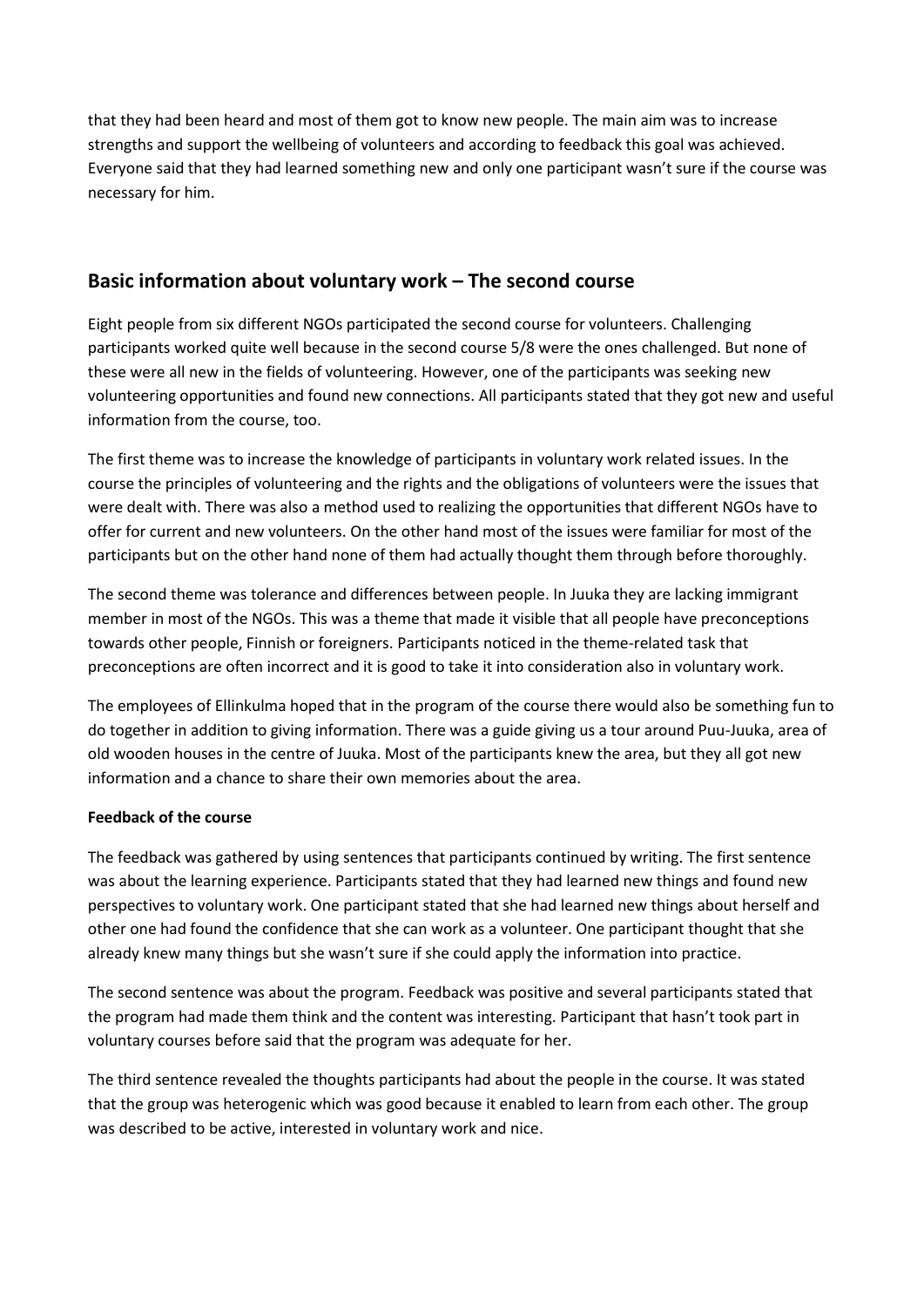According to the feedback on the forth sentence participants would have wanted to have more profound discussions, get more information and find new ways to co-operate with other NGOs in the fields of voluntary work. Most of the participants stated that they were satisfied or left the sentence blank.

Participants were happy with the field worker who conducted the course. They stated that the field worker had information they needed and she knew what she talked about.

The last sentence was about the things that participants were still wondering about. They stated that maybe they would need more information and find ways to active the ones who stay at home to be volunteers. One participant said that she would like to take part in these kinds of courses again.

#### **Summary**

In overall the courses went very well and the feeling was that courses accomplished to raise new thoughts and bring something new into the work of volunteers. Sharing experiences is important for volunteers and the need of co-operation with other NGOs in a small place like Juuka is essential. There also seems to be a need for finding new ways to activate immigrants to take part in activities to get new active member to NGOs and build up social circles of immigrants. These courses didn't reach immigrants but in Ellinkulma they are working on making it easier for immigrants to participate by arranging new kind of events and as a part of the ENPI-project the materials for immigrants were updated.

### **Participants**

#### **16.5.2014**

- Pentti Nuutinen: Juuan Mielenterveysyhdistys Mielekäs ry
- Reetta Toivanen: Juuan Omaiset ja Läheiset ry
- Eeva-Liisa Räsänen: Juuan Omaiset ja Läheiset ry
- Sisko Martikainen: LC Juuka/Elli
- Esa Mahanen: LC Juuka/Elli
- Sulo Naakka: LC Juuka/Elli
- Heikki Toropainen: LC Juuka/Elli

#### **2.6.2014**

- Seija Martikainen: Juuan Eläkeliitto
- Pentti Nuutinen: Juuan Mielenterveysyhdistys Mielekäs ry
- Arja Toivanen: Juuan Urheilijat
- Reetta Toivanen: Juuan Eläkkeensaajat/ Juuan Omaiset ja Läheiset ry
- Aino Tertsunen: Juuan Työttömät ry
- Heikki Toropainen: LC Juuka/ Elli
- Kauko Halonen: Juuan Työttömät ry
- Ritva Väyrynen: Juuan Työttömät ry/ MLL Juuka/ Juuan Omaiset ja Läheiset ry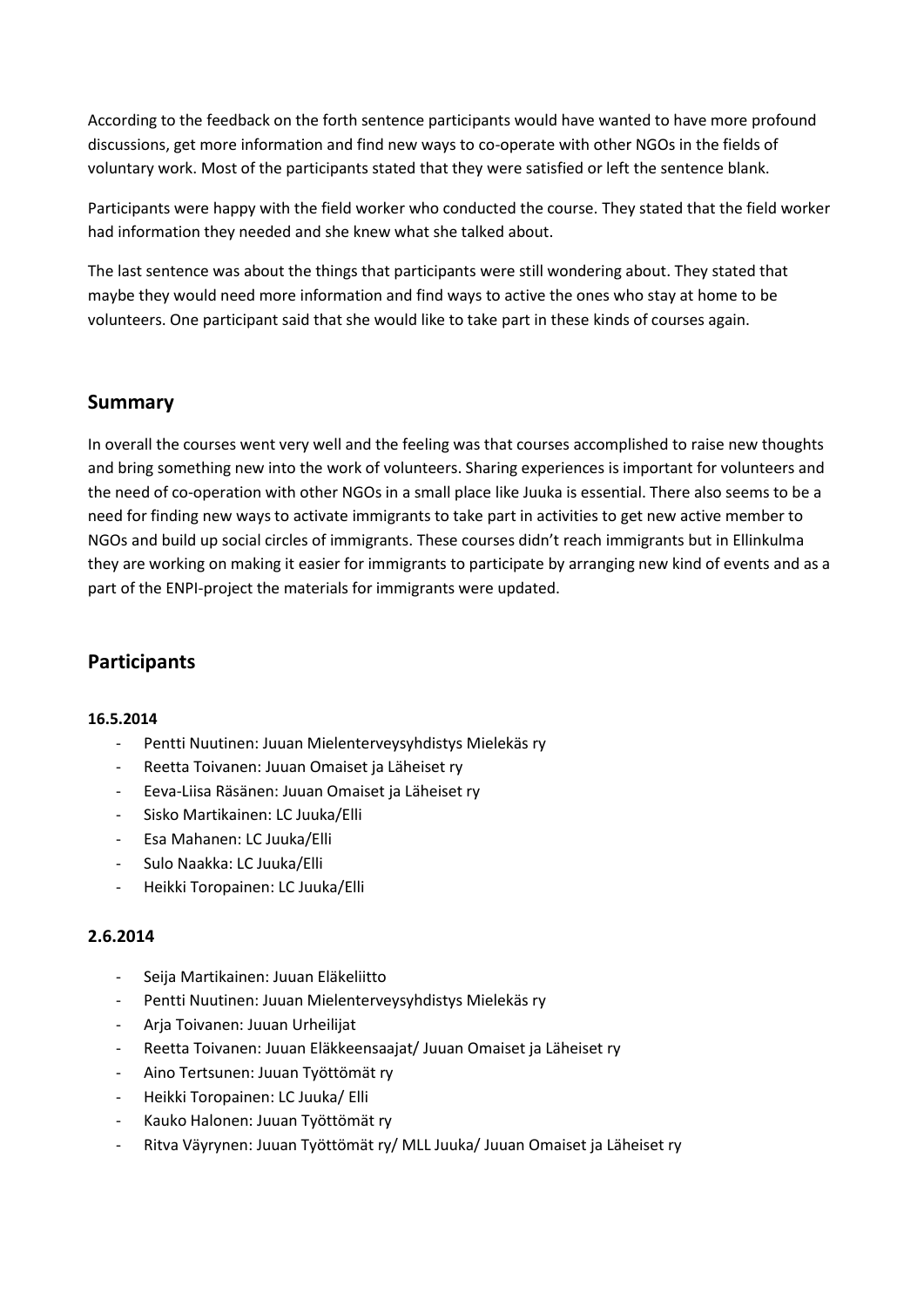# **Program of the courses**

| Wellbeing of volunteers 16.5.2014 11 am - 3 pm |                                                                   |                                                             |                  |
|------------------------------------------------|-------------------------------------------------------------------|-------------------------------------------------------------|------------------|
| <b>Time</b>                                    | Theme                                                             | Method                                                      | Duration         |
| 11:00                                          | <b>Starting the course</b>                                        |                                                             | 30 min           |
|                                                | Coffee and snack                                                  |                                                             |                  |
|                                                | Welcome and the program                                           | $\overline{a}$                                              | 10 min           |
|                                                | Introduction                                                      | Role tree                                                   | $20 \text{ min}$ |
| 11:30                                          | Wellbeing of volunteers                                           |                                                             | 75 min           |
|                                                | Why am I volunteering?                                            | Motivation scale +<br>discussion                            | 20 min           |
|                                                | Why volunteering is<br>important?                                 | Story + discussion                                          | 10 min           |
|                                                | What knowledge, skills and<br>values do I have as a<br>volunteer? | Mapping assets +<br>discussion                              | 20 min           |
|                                                | What increases/decreases<br>strength in a voluntary<br>work?      | Words in a grid +<br>discussion                             | 25 min           |
| 12:45                                          | <b>Break</b>                                                      |                                                             | 5-10 min         |
| 12:55                                          | Interaction in voluntary<br>work                                  |                                                             | 45 min           |
|                                                | Experiences about<br>good/poor interaction                        | Discussion                                                  | 20 min           |
|                                                | Guidelines to interaction in<br>voluntary work                    | Writen based on the<br>discussion before                    | 25 min           |
| 13:40                                          | New volunteers?                                                   |                                                             | <b>50 min</b>    |
|                                                | How to introduce own<br>NGO?                                      | Introductions writen in<br>speech bubbles                   | 25 min           |
|                                                | Challenging participants to<br>the next course                    | Writing down thoughts in<br>a ready-made challenge<br>paper | 25 min           |
| 14:30                                          | Closing the course                                                |                                                             | 30 min           |
|                                                | Coffee and snack                                                  |                                                             |                  |
|                                                | Feedback                                                          | Traffic light claims                                        |                  |